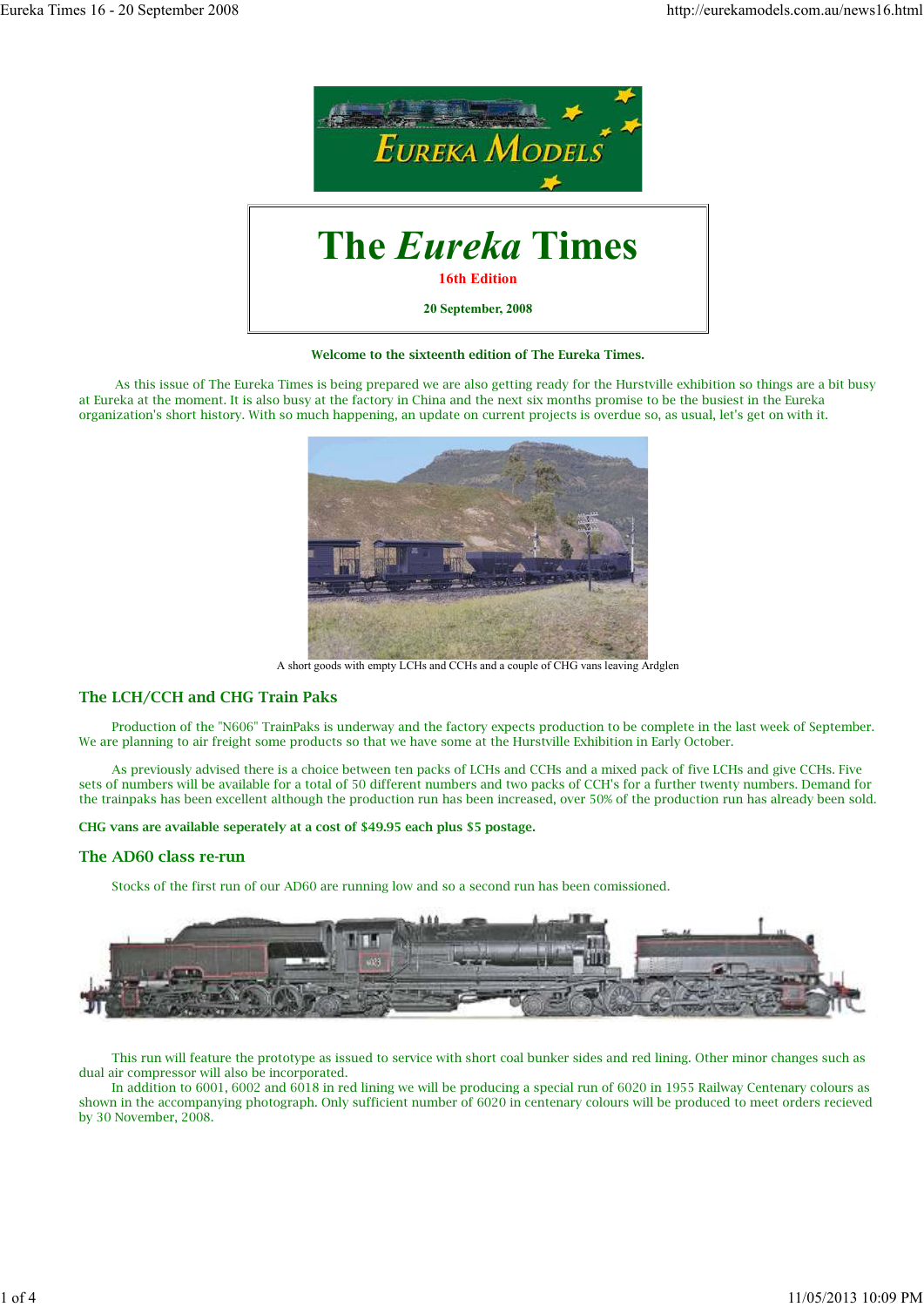

Photo: Late Ron Selems

The required re-tooling is complete and delivery is expected in March, 2009

# **The CPH/CTH NSWR rail motor set.**

 The CPH/CTH project is now complete. A last minute modification to the CPH was necessary to accomodate a second, under-floor switch to give independant control of the front and rear lighting for when the motor unit is part of a consist but this has been completed with no delay to the project. We are waiting for advice from the factory as to when production will commence but we are expecting a November delivery.

For details of available liveries and set numbers see Eureka Times 15 but the following photo's shot the give available liveries.



CPH and trailer in Indian Red on masonite siding (no crown lights). Photo: Ray Pilgrim



CPH and CTH in green and cream on tongue and groove siding with crown lights



CPH and CTH in tuscan and russet on tongue and groove siding with crown lights



CPH and CTH in silver with blue lining on tongue and groove siding with crown lights



CPH and CTH in indian red on tongue and groove siding with crown lights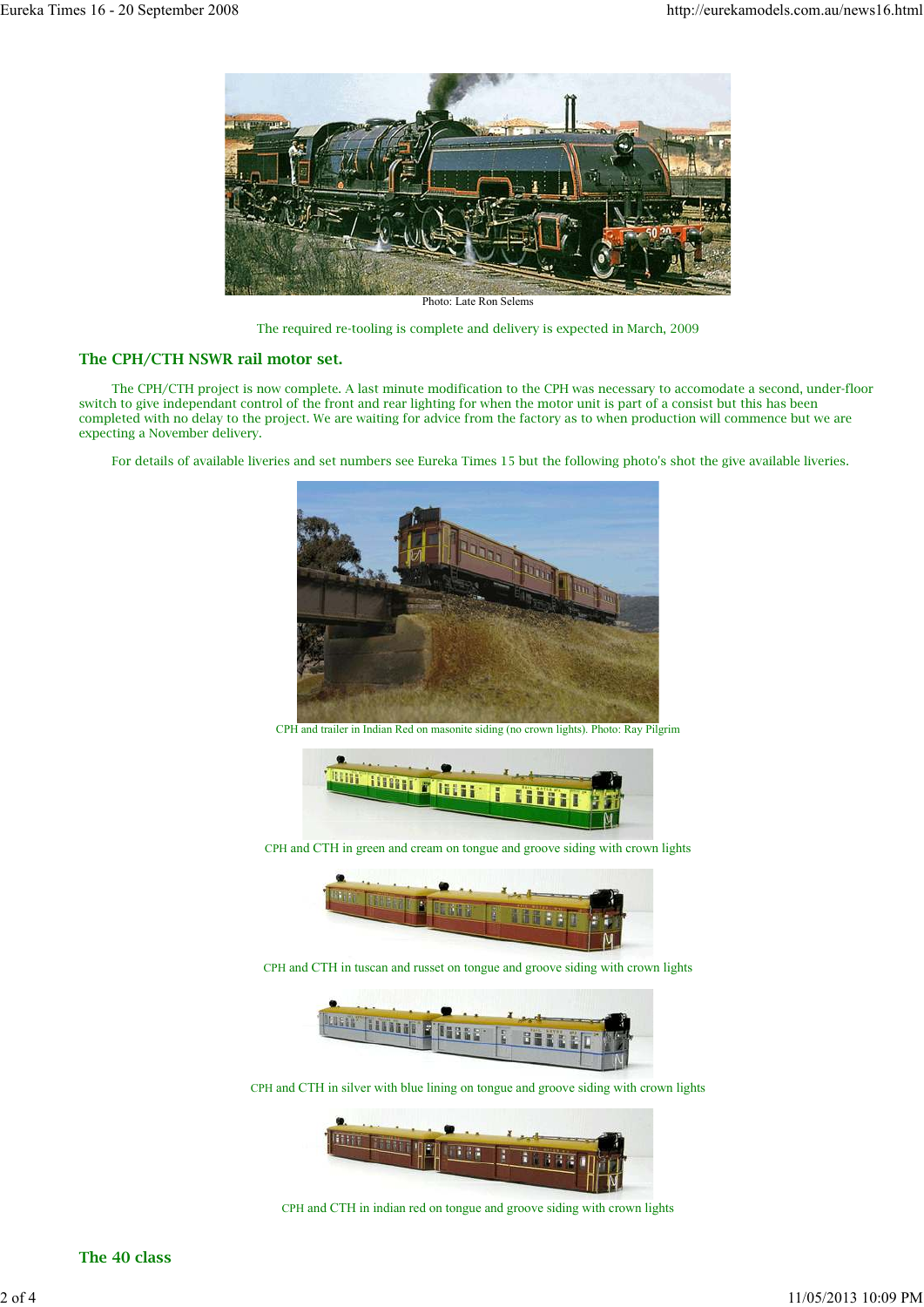

 The engineering sample of the 40 class has arrived from the factory. The model is a complete running model with working marker lights but is without sound at this stage. The few interested observers who have seen the pilot so far have judged it to be a very fine model and apart from a change to the colour of the headlight we have informed the factory that no modifications are necessary and production can proceed.

Three styles of models are being produced:

```
Type 1. 4008 and 4009 in Green livery
```
Original condition with louvres and for-and-aft exhaust stack.

- TYpe 2. 4012 and 4019 in Green livery 4001 and 4002 in Royal Blue livery Original condition with louvres but with modified crosswise exhaust stack
- Type 3. 4006, 4011, 4017, 4018 in red livery. Mesh instead of louvres and with crosswise exhuast stack

Artwork is currently being finalized and the next major step in the process will be when painted samples are recieved from the factory. As previously advised this project is proceeding ahead of time and delivery before Chinese New Year is highly likely.

### **The C38**

 The test shots incorporating the modifications to the fire-box of the 38 have arrived and have been approved. Artwork and sound files are with the factory and the next step in the process will be receipt of production model painted samples. Once these are recieved an accurate estimate of the delivery date should be available. We expect this to be before Chinese New Year

# **The R Class**

 The factory is checking detail items which indicate that the project is progressing. The next major step in the process will be the receipt of test shots. Once we recieve these we will be in a better position to estimate a delivery date. To all those who have placed order for the R class and are waiting patiently we again apologise for the slowness of the project. As an expression of our appreciation we will be making a special offer to our patient supporters of the R class project in an issue of the Eureka Times in the not too distant future.

# **The K class**

 This project is being held up pending more progress on the R class but we have requested a tooling slot before Chinese New Year. More details in the next issue.

## **VR Rolling Stock**

 We have been investigation the production of three items of VR rolling-stock together with some carriages sets to go behind our VR steam engines when they finally arrive. The slowness of the R class project has held up this investigation process but as with the K class and rail motor projects we want to start these projects sooner rather than later. More details in the next issue.

### **The HUB sets**

 The final details for this project are now being finalised and approval for the project to proceed will be given soon so that the drawing process can commence. Full details including order forms will be available with the next Eureka Times. A late 2009/ early 2010 delivery date is anticipated.

## **620/720 2 Car Diesel re-run**

Stocks of this model are almost exhuasted and a re-run has been commisioned.

The re-run will involve up-dating the model to allow production of the modernised variation. The Intermediate, Candy and City Rail Grey liveries will be produced and the possibility of producing some of the early schemes before the dies are modified is being examined. Delivery will be sometime in 2009.

#### **900 class DEB set**

 The factory is considering technical issues involved in this project and have suggested a different approach to that used on the 620/720. These issues are nearing resolution and the project will soon be in a position to proceed.